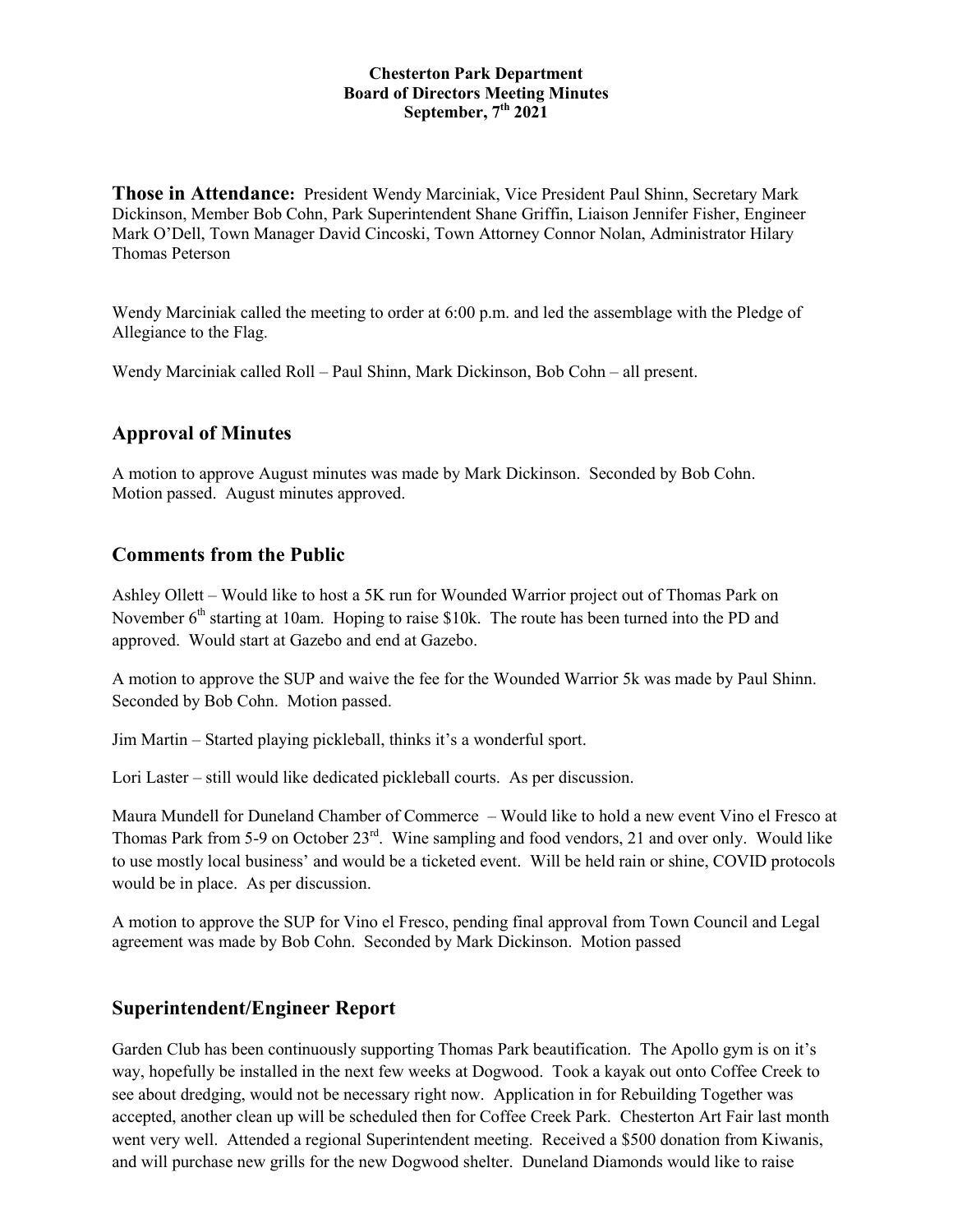money for a new scoreboard at Chesterton Park ball field, and run electric to it. Would like to run electric to the tennis courts as well. Continuing clean up bike trail and Coffee Creek. Seasonal workers are now done of the year, keeping one part time for rest of season. Splash pad is now closed for the season. More repairs on the handicap ramp at Thomas bathrooms. Ellis electric put up poles at the Thomas bathrooms for additional security lighting. Fall softball has begun. Would like to declare the following items as surplus for the upcoming Town auction.

Toro air-rater

Hydro blower

Gas Power brush

12' & 24' trailers

A motion to declare the items surplus was made by Paul Shinn. Seconded by Mark Dickinson. Motion passed.

A motion to accept the \$500 donation from Kiwanis was made by Bob Cohn. Seconded by Paul Shinn. Motion passed.

Wendy asked where the gym would be installed. Shane said on the West side.

**SEH** – Glen Peterson and John Rubel – Coffee Creek Presented the preferred Master Plan. As per discussion. Will explore grant opportunities as well. John stated that the intention was that the plans were shared with the sub-committee and CBLT, believe all check points were addressed, but have some flexibility. This will be very transformative to Downtown. Would like to seek approval for this preferred Master Plan.

A motion to accept the Preferred Master Plan was made by Bob Cohn. Motion was not accepted or passed.

Mark Hopkins interjected that the CBLT has not even seen the new plans and questioned why this was being accepted so quickly. Rich Riley also interjected that the committee has not seen any new plans. As per lengthy discussion. Bob stated he had asked if SEH has informed the CBLT committee. Mark stated that SEH has only had one meeting with them. Paul stated that a meeting needs to get set up to get input. As per discussion. Mark stated that this has been an ongoing discussion for years, and wants to make sure that everyone is onboard and going in the right direction. As per discussion.

Maura Mundell also stated that they have not seen anything since July 27<sup>th</sup>. Paul stated that Glen needs to get ahold of Maura and Mark Hopkins. Mark O'Dell stated that he and Shane would facilitate a meeting between all parties.

# **Comments from the Board**

Bob inquired about the US Fish and Wildlife grants.

A motion to allow Shane to apply for the Lake Michigan Coastal Grant and the Land & Conservation Water Fund grant was made by Bob Cohn. Seconded by Mark Dickinson.

Also asked if other grants will be applied for. Inquired if the splash pad is safe guarded for the winter. Mark also asked if he has enough 'man power'. Shane stated that we are covered for everything. Wendy